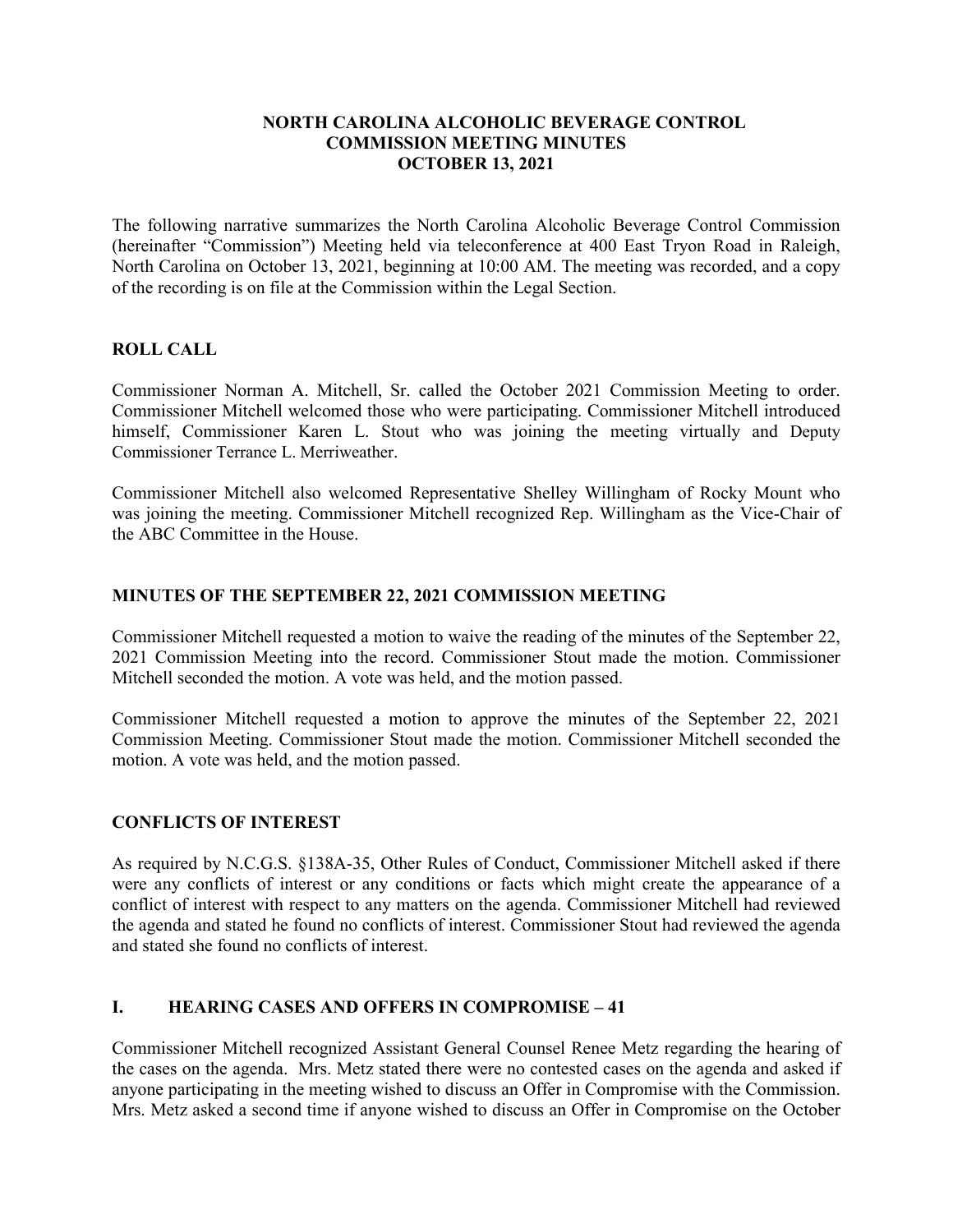agenda. Ms. Cheryl Littlejohn of Legacy Event Center asked if she could speak regarding her case. Mrs. Metz explained the Commission planned to discuss her case following the cases on the October agenda. Mrs. Metz asked again if anyone wished to address the Commission regarding an agenda case and, as there was no response, Mrs. Metz stated staff recommended the ratification of the Offer in Compromise cases.

Commissioner Stout made a motion to approve and ratify the Offers in Compromise. Commissioner Mitchell seconded the motion. A vote was held, and the motion passed.

Mrs. Metz stated there were two matters from the September agenda for which there had been requests to reopen the cases. Mrs. Metz explained a motion was needed to approve the reopening of the cases and asked whether the Commission wished to open them together or separately.

Commissioner Stout made a motion to reopen both cases. Commissioner Mitchell seconded the motion. A vote was held, and the motion passed.

Mrs. Metz stated ABC case #25908 was assigned to Assistant Counsel Rachel Spears. Mrs. Metz explained the permittee, Cheryl Littlejohn wished to speak to the Commission regarding her business Legacy Event Center located in Gastonia, North Carolina. Ms. Metz explained Ms. Littlejohn had signed an Offer in Compromise but wished to request an adjustment to the suspension dates.

Ms. Littlejohn stated when she and her attorney Geraldine Sumter, who was unable to attend due to court, signed the Offer in Compromise in July but did not understand the ruling. Ms. Littlejohn stated she did not wish to appeal the penalty but realized she would be unable to allow her facility to be used by a nonprofit organization with a Special One-time permit while under suspension. Ms. Littlejohn explained as October is Breast Cancer Awareness month, she had already leased the facility to two organizations for fundraisers with Special One-Time permits. After a conversation with Ms. Spears, Ms. Littlejohn wished to request the suspension dates be adjusted so the suspension dates would fall in November. Ms. Littlejohn stated she would not have signed the Offer in Compromise if she had understood as the facility had already been leased for the events.

Ms. Spears stated she did not have an objection to moving the suspension dates to November. Mrs. Metz requested a motion to move the case to the October agenda, so the penalty compliance dates would be in November and accommodate Ms. Littlejohn's goals.

Commissioner Stout made a motion to move the case to the October agenda. Commissioner Mitchell seconded the motion. A vote was held, and the motion passed.

Mrs. Metz stated the second matter from the September agenda was case #26247, Hot Spot Mart, which was assigned to Assistant Counsel Seth Kandl. Mrs. Metz stated Mr. Kandl had requested the case be reopened as the permittee had taken the initiative to take training but was not given credit for it in the Offer in Compromise. Mr. Kandl stated the permittee had completed training as they had negotiated, and it had not been reflected in a revised Offer in Compromise. Mr. Kandl explained he would like to adjust the penalty by the standard \$200.00 for the completion of the training, reducing the penalty from \$2,000.00 to \$1,800.00. Mrs. Metz requested a motion to reduce the penalty.

Commissioner Stout made a motion to reduce the penalty based upon the staff recommendation. Commissioner Mitchell seconded the motion. A vote was held, and the motion passed.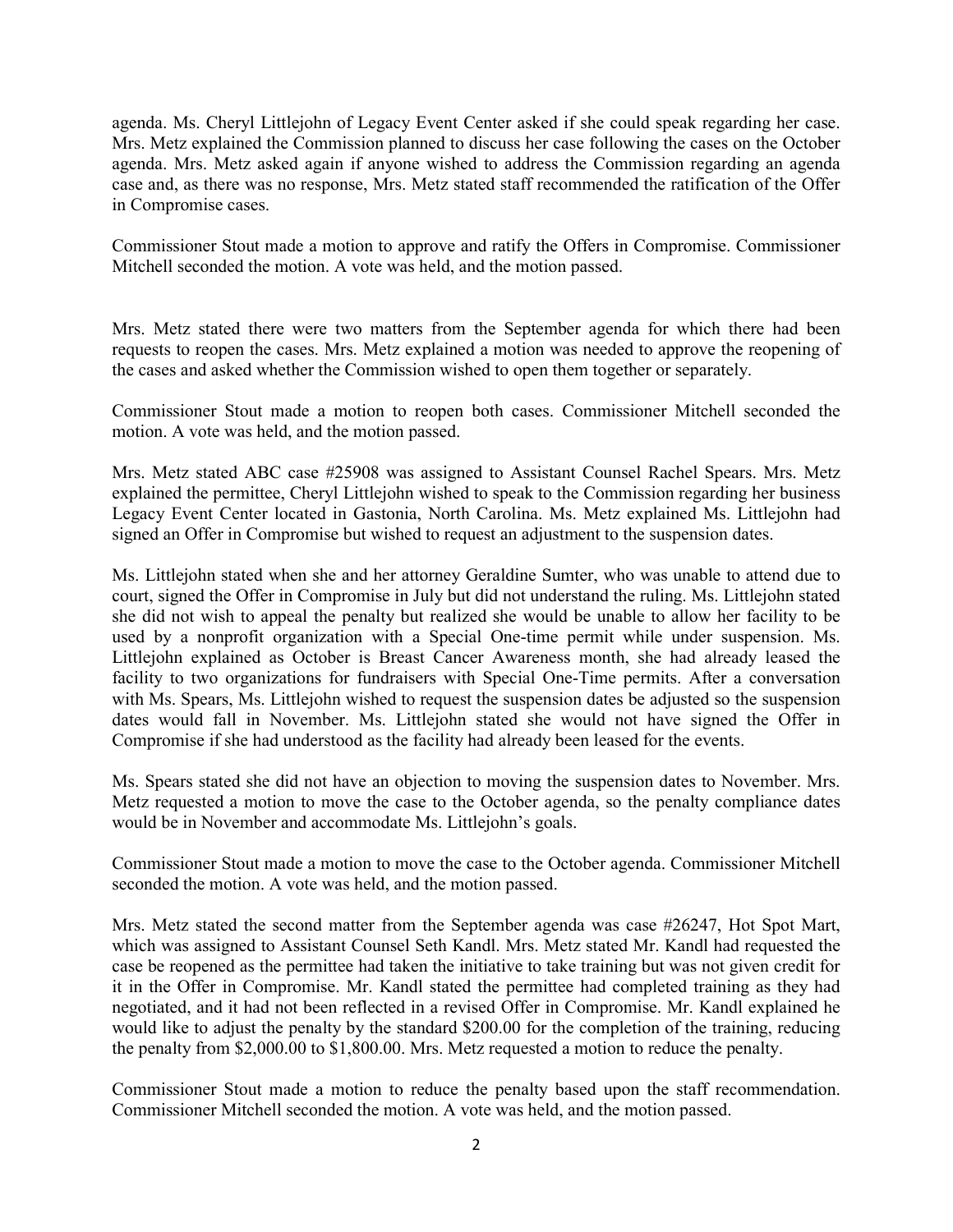## **II. EXEMPTION REQUEST PURSUANT TO N.C.G.S. §18B – 1116(b) – JOHN R. HOBSON; NEW MOON BREW, LLC; AND SANDBAR MARINA & GRILL, LLC**

Commissioner Mitchell recognized Mrs. Metz regarding the exemption request. Mrs. Metz explained John Hobson wished to open two breweries and he also has a restaurant for which he will be applying for permits. Mrs. Metz stated attorney Glenn Lassiter was present on behalf of his client. Mr. Lassiter explained Mr. Hobson owns a manufacturing business and had been given the opportunity to invest in two small breweries in Clemmons and Jamestown. Mr. Lassiter stated both breweries have temporary brewery, malt beverage wholesaler and malt beverage special event permits and neither has a retail location. Mr. Lassiter stated Mr. Hobson recently acquired a marina in Taylorsville in Alexander County. Mr. Lassiter explained the breweries were small and would only produce 36 barrels monthly. Additionally, this was an investment opportunity for Mr. Hobson and he would not be involved in the operation of the breweries.

Mr. Lassiter stated there was a grill at the marina for which Mr. Hobson applied for on premise malt beverage and unfortified wine permits and a mixed beverages restaurant permit. Mr. Lassiter stated they were not sure if the grill would meet the 30% non-alcohol gross receipts requirement necessary for the mixed beverages restaurant permits. Mr. Lassiter explained, if the grill was unable to meet the requirement, they would either change to a mixed beverages private bar permit or offer beer and wine only.

Mr. Lassiter stated the request was for the standard exemption and Mr. Hobson would not be involved with the day-to-day operations. An independent person would make the brand selections for the retail location and there would be no requirement for it to sell the brewery products. Mr. Lassiter added he was not sure if the brewery would be able to make enough product to satisfy additional demand. Mr. Lassiter asked that the Commission approve the exemption request as it is consistent exemption requests granted in the past. Mr. Lassiter also requested the exemption allow for beer, wine and a mixed beverages permits without specifying restaurant, as they were not yet sure if it might need to be changed to a private bar permit.

Mrs. Metz stated staff recommended approval of the request based on the conditions Mr. Lassiter mentioned, including Mr. Hobson would not have direct day-to-day management or decision-making regarding the ordering of alcoholic beverage products.

Commissioner Stout made a motion to approve the exemption request. Commissioner Mitchell seconded the motion. A vote was held, and the motion passed.

## **III. EXEMPTION REQUEST PURSUANT TO N.C.G.S. §18B – 1116(b) – UNCORKED SMOKE, LLC T/A UNCORKED SMOKE; ONYX ZEALOT DISTRIBUTOR, LLC T/A ONYX ZEALOT DISTRIBUTOR; AND YOLANDA HOLLIDAY**

Mrs. Metz stated this exemption request had been submitted prematurely. Mrs. Metz explained the petitioner did not yet have physical locations to which to assign the exemption. Mrs. Metz explained the legal staff would continue to work with the petitioner and the request would be resubmitted at the appropriate time. Mrs. Metz asked the exemption request be removed from the agenda.

Commissioner Stout made a motion to remove the exemption request. Commissioner Mitchell seconded the motion. A vote was held, and the motion passed.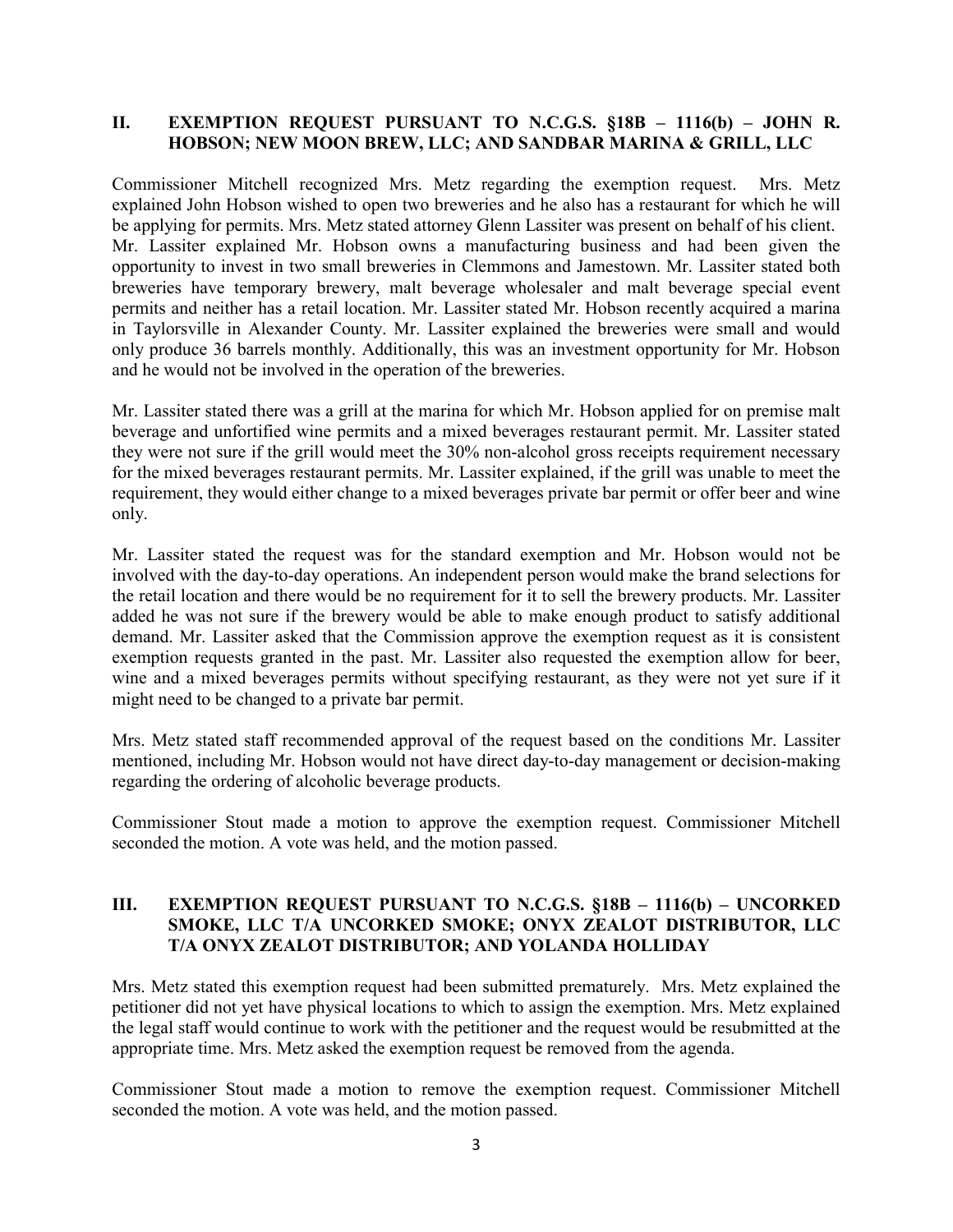# **IV. ABC STORE LOCATION – ORANGE COUNTY ABC BOARD**

*(300 Market Street, Chapel Hill, NC)*

Commissioner Mitchell recognized Mr. Merriweather regarding the approval of an ABC Store location. Mr. Merriweather stated on August 25, 2021, the Orange County ABC Board requested approval from the Commission to lease and operate an ABC Store at 300 Market Street in Chapel Hill, North Carolina. On September 7, 2021, Audit Investigation Supervisor Darnay Barefoot visited the Orange County ABC Board and met with General Manager Tony DuBois. Mr. DuBois provided documents to Mr. Barefoot for the investigation and advised the proposed store would not replace an existing store in Orange County. If approved, the Board tentatively plans to open the new store in Spring 2022 and it would be the ninth ABC store for the Orange County ABC Board once opened.

Mr. Merriweather explained on September 7, 2021, Mr. Barefoot confirmed with the zoning department the property is zoned for commercial use and allows for an ABC Store. Mr. Merriweather stated the property is owned by S V Center, LLC. There are no relationships between the property owner and the Board members. Mr. Merriweather explained the proposed building is approximately 3,420 SF.

Mr. Merriweather stated the nearest school, Mary Scroggs Elementary, is located at 5001 Kildaire Farm Road in Chapel Hill and approximately .2 miles away. The next closest school, Culbreth Middle School, is located at 225 Culbreth Road in Chapel Hill and approximately 1.6 miles away. The nearest church, Christ United Methodist Church located at 800 Market Street in Chapel Hill, is approximately .2 miles away. Mr. Merriweather explained the nearest ABC Store is located approximately 4.4 miles away at 106 NC Hwy 54 in Carrboro.

Mr. Merriweather stated the required notice announcing the ABC Board's intention to open an ABC Store was properly posted on August 24, 2021, observed by Mr. Barefoot on September 7, 2021 and complied with Commission rules. Mr. Merriweather explained, as of September 24, 2021, the Board had received numerous objections and favorable communications concerning the proposed store. A spreadsheet was prepared for the 30-day period during which comments were received. Of those, 31 were in support of the store and 27 were not, citing traffic and concerns about opening an ABC store. Mr. Merriweather stated, based upon the investigative report, staff recommends approval of this proposed store.

Commissioner Mitchell asked if anyone from the Orange County ABC Board wished to speak with the Commission. General Manager Tony DuBois stated he was present and available to answer any questions.

As there were no questions, Commissioner Stout made a motion to approve the proposed store. Commissioner Mitchell seconded the motion. A vote was held, and the motion passed.

## **V. OTHER BUSINESS**

Commissioner Mitchell asked Mrs. Metz and Mr. Merriweather if there was any additional business. They stated there was no additional business.

Commissioner Mitchell announced the next meeting would be held virtually on Wednesday, November 10, 2021.

Commissioner Mitchell thanked the staff for their professionalism and dedicated service during the difficult times. Commissioner Stout echoed Commissioner Mitchell stating the staff was doing a